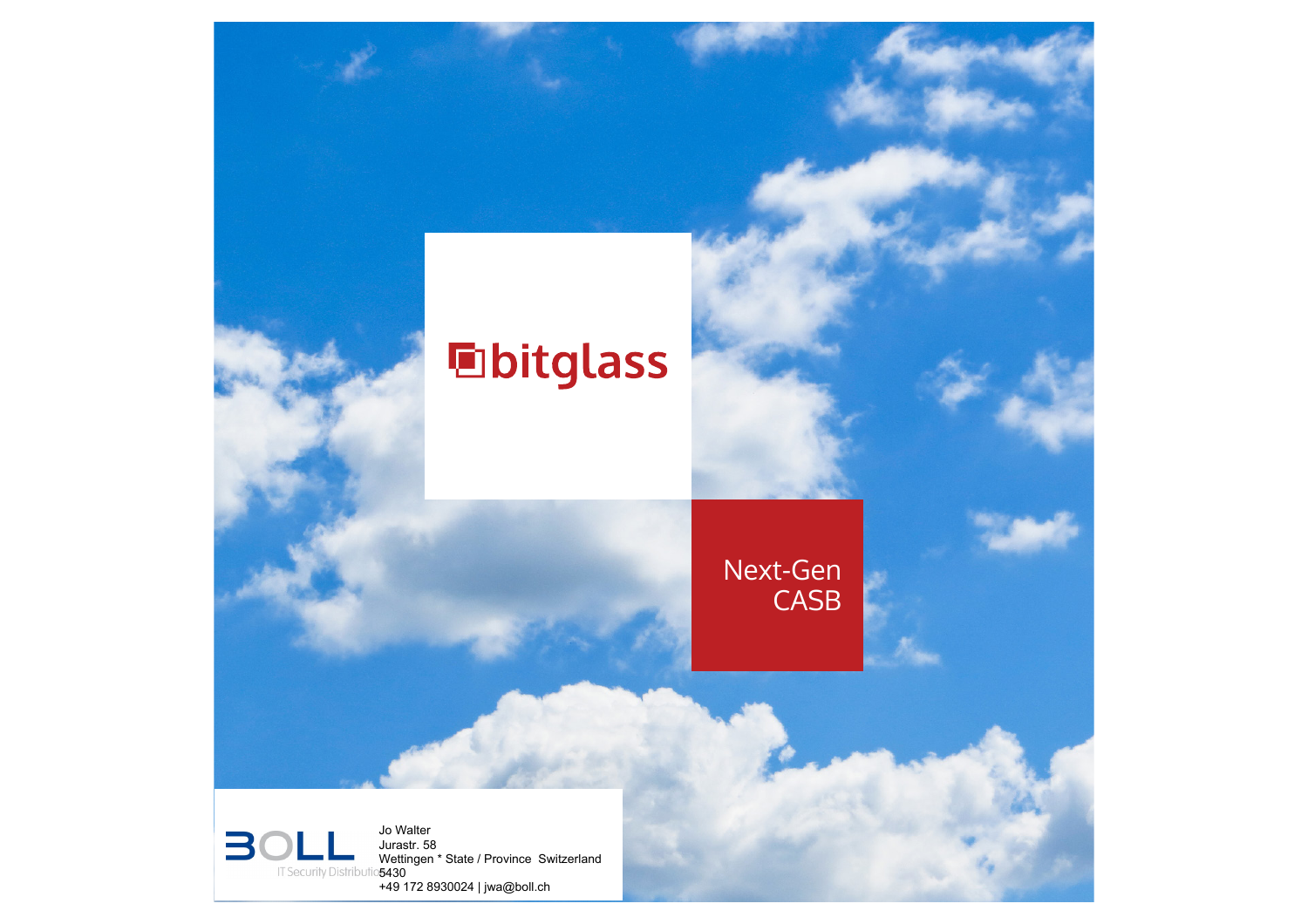# **Bitglass secures any app, any device, anywhere**



#### **The only complete CASB solution**

Bitglass is the next-generation cloud access security broker that offers end-to-end data protection for any app, on any device, anywhere.

With support for managed apps like Office 365 and AWS, as well as unmanaged apps like personal Dropbox and social media, Bitglass is built to protect data in real time across your most critical enterprise applications. Unmanaged apps are automatically detected and can easily be sanctioned from the admin console. Only Bitglass provides zero-day data protection, threat protection, identity management, and visibility, all without agents.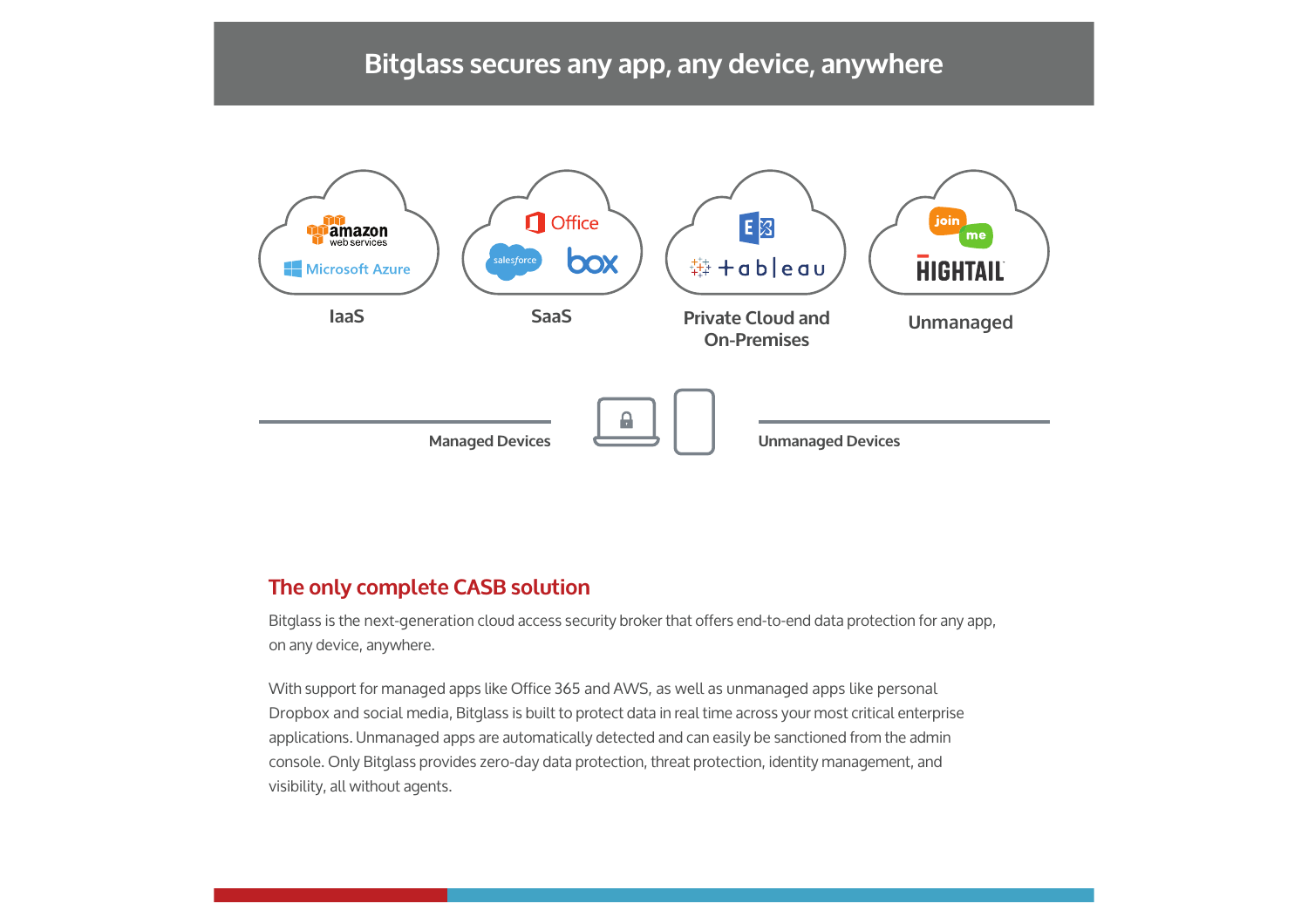## **Cloud Security and Compliance**

### **Data Protection** Secure data wherever it goes

- Prevent data leakage with comprehensive, real-time DLP-watermark, redact, quarantine, and more.
- Secure mobile access without agents-selectively wipe corporate data, enforce device policies, and stop unauthorized access.
- Confidently store sensitive information in the cloud with encryption of files and field-level data.

#### **Threat Protection** Defend against any threat

- Leverage user and entity behavior analytics (UEBA) to detect suspicious behavior.
- Defend against known and unknown malware with Bitglass' Zero-day Threat Protection, powered by Cylance AI.
- Identify zero-day threats at rest, at upload and on download without cumbersome definition updates.



- Authenticate users across all applications via single sign-on (SSO) with any identity provider (IdP).
- Employ multi-factor and step-up authentication to confirm users' identities and respond to risky logins.
- Use contextual access controls to limit data access by device type, job function, geographic location, and more.
- Monitor all cloud apps through one portal that offers complete visibility and insightful analytics.
- Enable audit and configure notification settings to alert administrators of high-risk data outflows.
- Automatically detect and respond to unsanctioned cloud apps through machine learning with Zero-day Shadow IT Discovery.